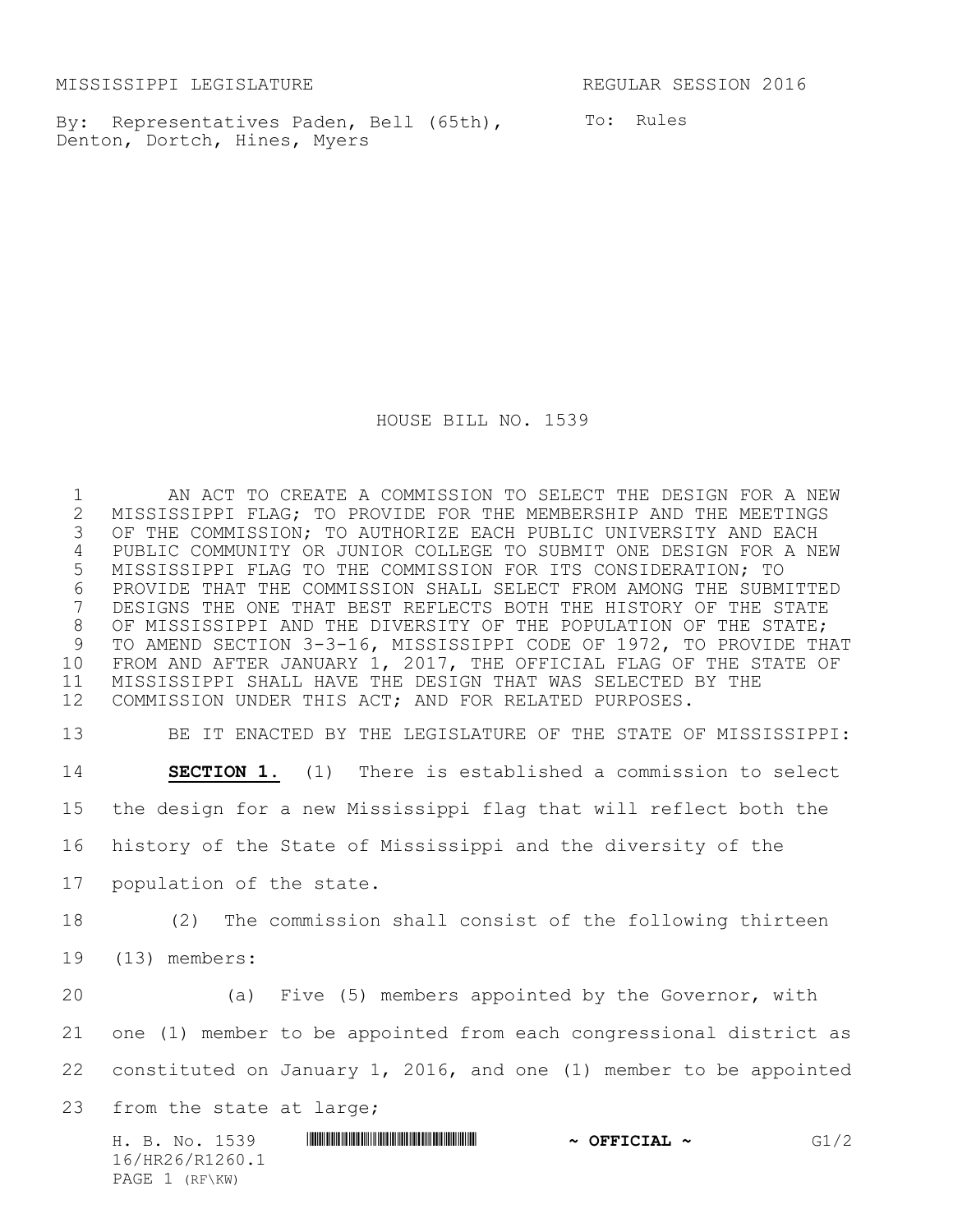(b) The President Pro Tempore of the Mississippi Senate;

 (c) The Speaker Pro Tempore of the Mississippi House of Representatives;

 (d) Three (3) members appointed by the Lieutenant Governor of the State of Mississippi as follows:

30 (i) A member of the Mississippi Senate; and 31 (ii) Two (2) members of the general public; and (e) Three (3) members appointed by the Speaker of the Mississippi House of Representatives as follows:

34 (i) One (1) member of the Mississippi House of Representatives; and

36 (ii) Two (2) members of the general public. (3) The appointments shall be made not later than forty-five (45) days after the effective date of this act. Within fifteen (15) days thereafter, on a day to be designated jointly by the Governor, the Lieutenant Governor and the Speaker of the House, the commission shall meet and organize by selecting from its membership a chairman and a vice chairman. The vice chairman also shall serve as secretary and shall be responsible for keeping all records of the commission. The commission shall meet no more than once per month. A majority of the members of the commission shall constitute a quorum at all meetings. An affirmative vote of a majority of the members present and voting shall be required in the adoption of any actions taken by the commission. All members

H. B. No. 1539 \*HR26/R1260.1\* **~ OFFICIAL ~** 16/HR26/R1260.1 PAGE 2 (RF\KW)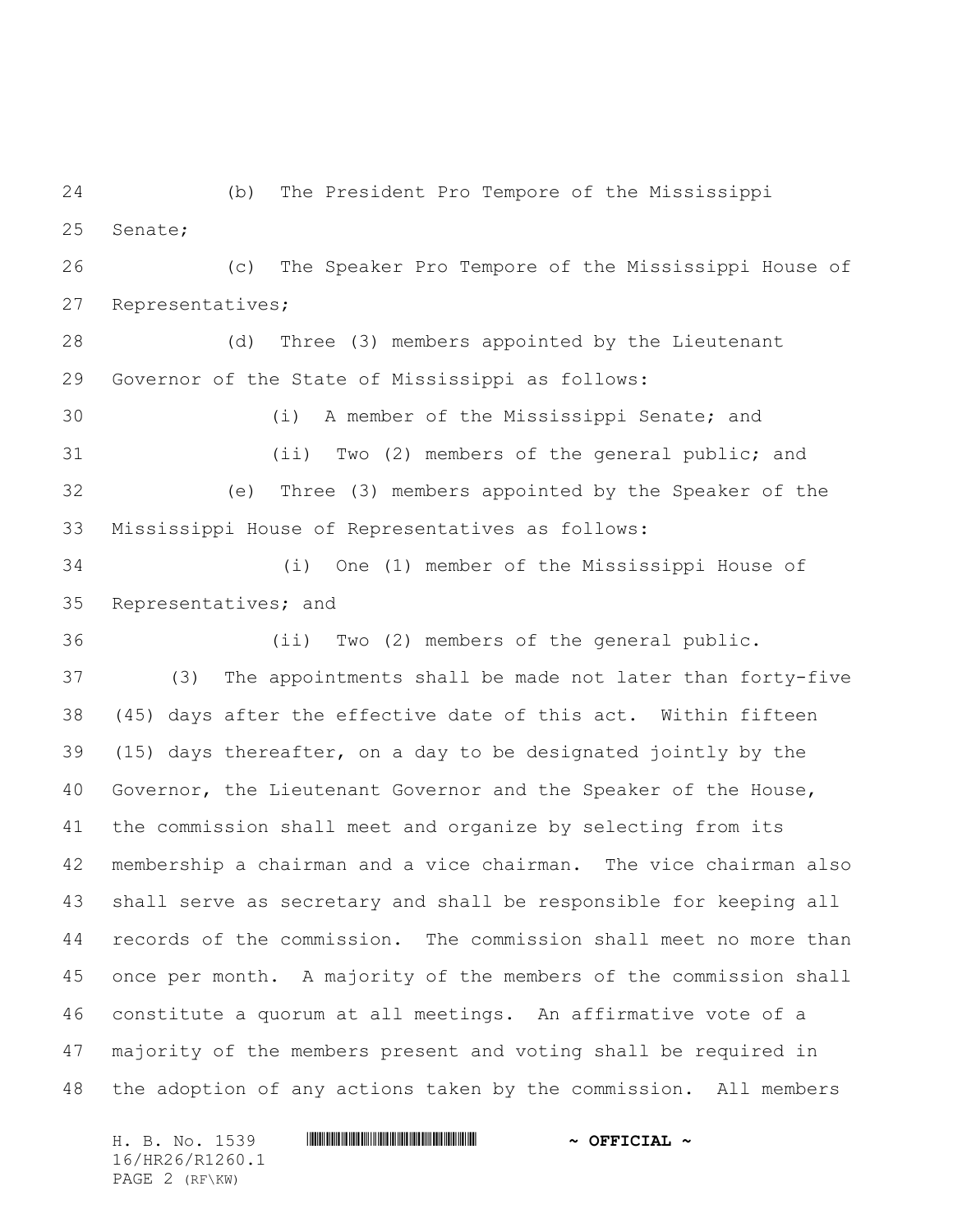shall be notified in writing of all regular and special meetings of the commission, which notices shall be mailed at least ten (10) days before the dates of the meetings. All meetings shall take place at the State Capitol in Jackson, Mississippi.

 (4) Members of the commission shall not receive compensation. However, each member may be paid travel expenses and meals and lodging expenses as provided in Section 25-3-41, for such expenses incurred in furtherance of their duties. Travel expenses and meals and lodging expenses and other necessary expenses incurred by the commission shall be paid out of funds appropriated to the Governor's Office.

 (5) In carrying out the provisions of this act, the commission may use the services, facilities and personnel of all departments, agencies, offices and institutions of the state.

 (6) Each public university and each public community or junior college in the state may submit one (1) design for a new Mississippi flag, which design has been selected in accordance with the process determined by each respective university or community or junior college, to the commission for its consideration. All designs that will be considered by the commission must be submitted to the commission not later than October 15, 2016.

 (7) After carefully reviewing all of the designs that were submitted under subsection (5) of this section, the commission shall select from among the submitted designs the one (1) that, in

H. B. No. 1539 **. AND AND AN ABLE AND ARRIVE AT A DEFICIAL ~** 16/HR26/R1260.1 PAGE 3 (RF\KW)